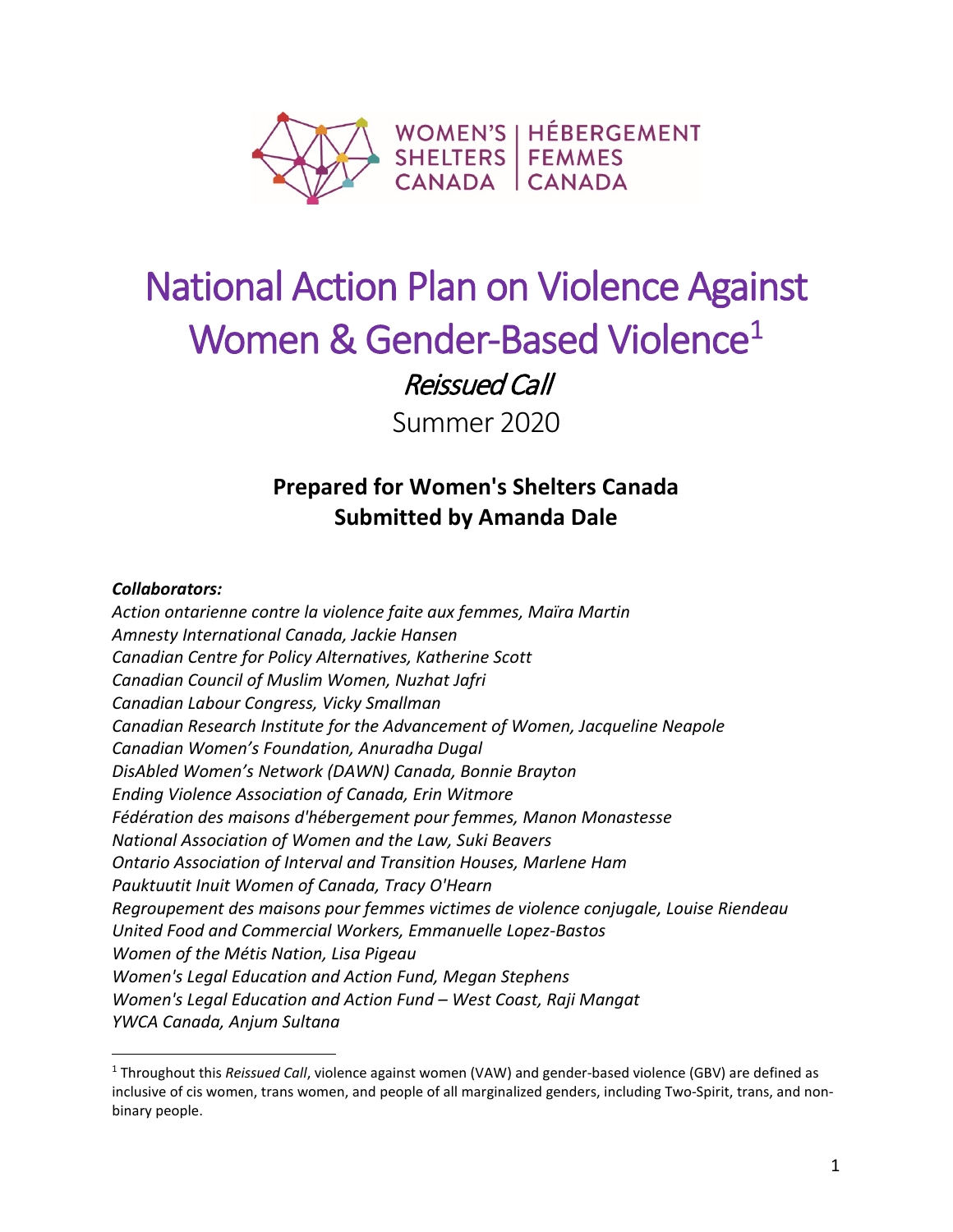# An Intersectional, Bold, and Ambitious Plan

*Violence against women (VAW) and gender-based violence (GBV) are not only stand-alone harms. They both express and re-enforce inequality; this is a crucial factor in how to anticipate, combat, and prevent violence against women and gender-based violence, namely, through wholistic law and policy.*

#### Executive Summary

#### The National Action Plan (NAP) needs to be:

- *Grounded in an intersectional women's human rights framework,[i](#page-10-0) responsive to international norms,[ii](#page-10-1) obligations,[iii](#page-10-2) and standards throughout*
- *An all-of-government approach, inclusive of federal ministries in addition to the Department for Women and Gender Equality (WAGE) and the provincial/territorial Status offices*
- *Structured to provide continuous coordination and incentives for provincial and territorial adoption and leadership as solutions to the jurisdictional challenges of universal implementation and national standards[iv](#page-10-3)*
- *Grounded in VAW/GBV community-based expertise and service sustainability*
- *Inclusive of a robust prevention agenda*
- *Guided by intersectional feminist expertise*
- *Attached to a realistic and substantial budget, commensurate with the pervasiveness of the social harm*
- *Productive of interventions that are culturally and linguistically accessible and safe*
- *Guided by a robust feminist Monitoring, Evaluation, and Learning (MEL) process*
- *Harmonized with the parallel national action plan(s) on Missing and Murdered Indigenous Women and Girls (MMIWG)*

*What advocates, experts, and the general public want is a national plan that is intersectional, bold, and ambitious; one that is adequately funded and leaves the response to the National Inquiry into MMIWG recommendations in the hands of Indigenous women and Indigenous legal experts, but harmonizes the planning process to provide for a vision of the eradication of VAW/GBV for all.*

#### I. Intersectional*[v](#page-10-4)*

Pre-COVID-19 research shows that the levels of violence that women, girls, and gender-diverse people experience in Canada have changed little over the past two decades. The current systems of response to violence have failed to significantly lower the levels of violence they experience. Moreover, those with the least access to services – those in rural and remote areas and Indigenous, Disabled, racialized, Black, gender non-conforming, trans and migrant people – experience the highest rates of [vi](#page-11-0)olence.<sup>vi</sup> To build a Canada where women, girls, and gender non-conforming people are not subjected daily to violence simply because of their identities,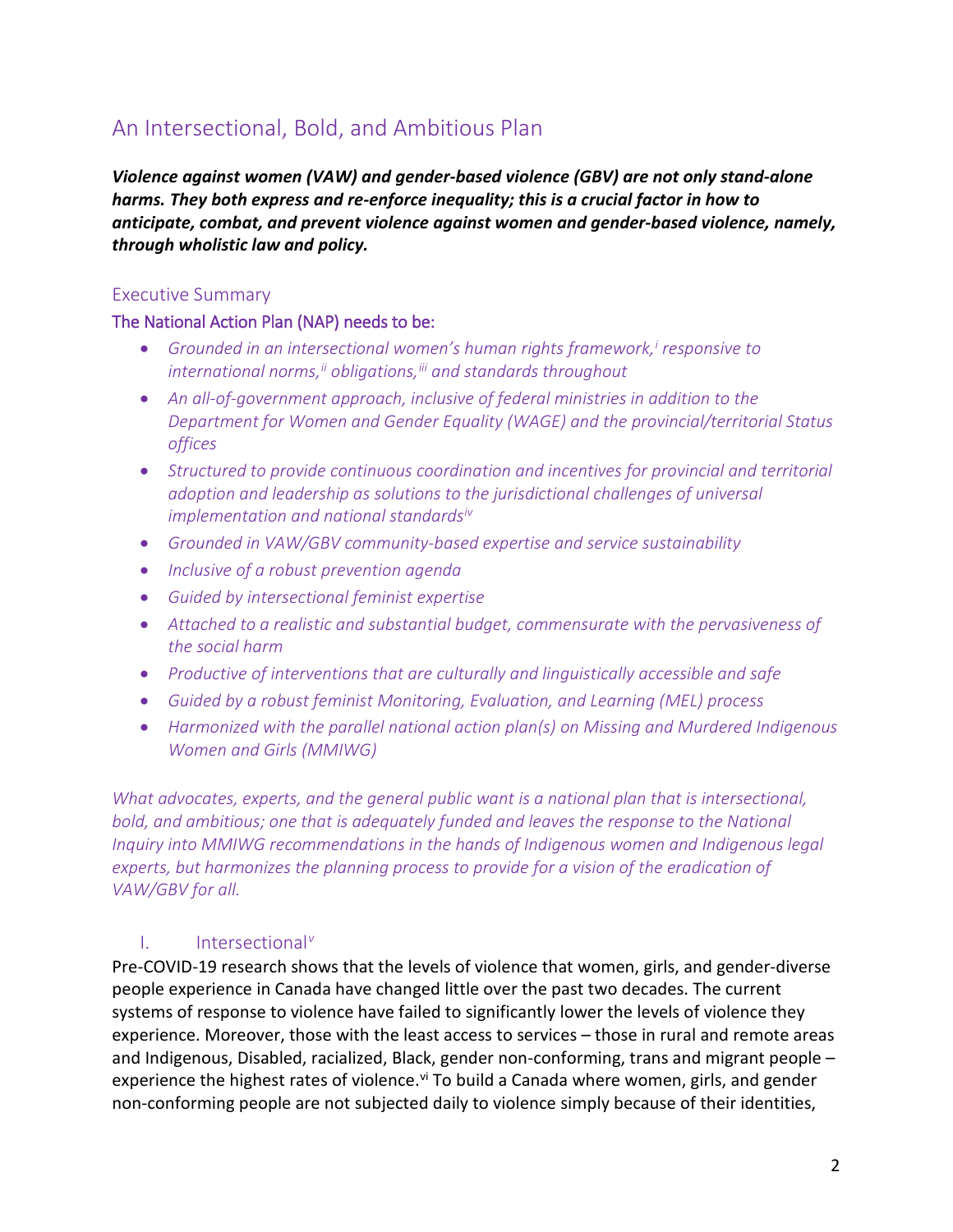our governments must take a new approach. As part of the government's COVID recovery response, and in light of the groundswell of discontent with inequality, racism, police brutality, and the stalled progress on the MMIWG recommendations, a truly intersectional NAP could mark real progress on many fronts.

#### *The NAP: A bold election platform promise for intersectional feminist policy reform*

Within the first mandate of the Trudeau Liberals, a *Federal* VAW/GBV Strategy was developed. Although this is a useful first step, the inability of a federal strategy to address jurisdictional gaps and inconsistencies means that many of the key issues highlighted by VAW/GBV advocates as essential to meaningfully address violence fell outside the scope of this Strategy.

In recognition that Canada needs a coherent, coordinated, well-resourced *National* Action Plan (NAP) on Violence Against Women/Gender-Based Violence (VAW/GBV) – one where postal codes do not define life or death due to violence – the current minority government's election platform included development of a NAP. This requires the leadership of the federal government, along with the cooperation of provincial, territorial, and municipal governments, as well as on- and off-reserve First Nations/Indigenous governments.

The original Blueprint for Action developed by Women's Shelters Canada (WSC) and its partners across Canada provided a roadmap for a NAP on VAW/GBV. It covered both the content and the process for defining and implementing the Plan.

During COVID, people living in Canada have seen how government can act in concert when the political will and the lives of Canadians are at stake. The pre-existing pandemic of violence against women and gender-based violence<sup>[vii](#page-11-1)</sup> should be considered of the same magnitude. Likewise, its intersections with other forms of oppression and exclusion, such as homelessness, poverty, anti-Black racism, disability, homophobia, and transphobia, have also been exposed for all to see. The lives of women and gender-diverse people who live with all these identities are worthy of the same public policy focus. Studies from the global to the local centre women's equality as a prerequisite for full economic recovery for societies rebuilding after COVID.<sup>[viii](#page-11-2)</sup> Thus, proper investment in a holistic VAW/GBV NAP is critical to the whole country's recovery.

#### *Time's Up: Intersectional harms escalate*

- Before COVID hit, the Canadian Femicide Observatory for Justice and Accountability (CFOJA) released its first report<sup>[ix](#page-11-3)</sup> on January 30, 2019. From this report, we know that:
	- o In 2018, 148 women and girls were killed by violence in Canada.
	- $\circ$  On average, every 2.5 days, one woman or girl is killed in this country a consistent trend for four decades. Where an accused has been identified, 91% are male, consistent with national and international patterns.
	- $\circ$  Indigenous women and girls were overrepresented as victims, comprising about five percent of the population in Canada, but 36% of those women and girls who were killed by violence. Approximately 34% of women and girls were killed in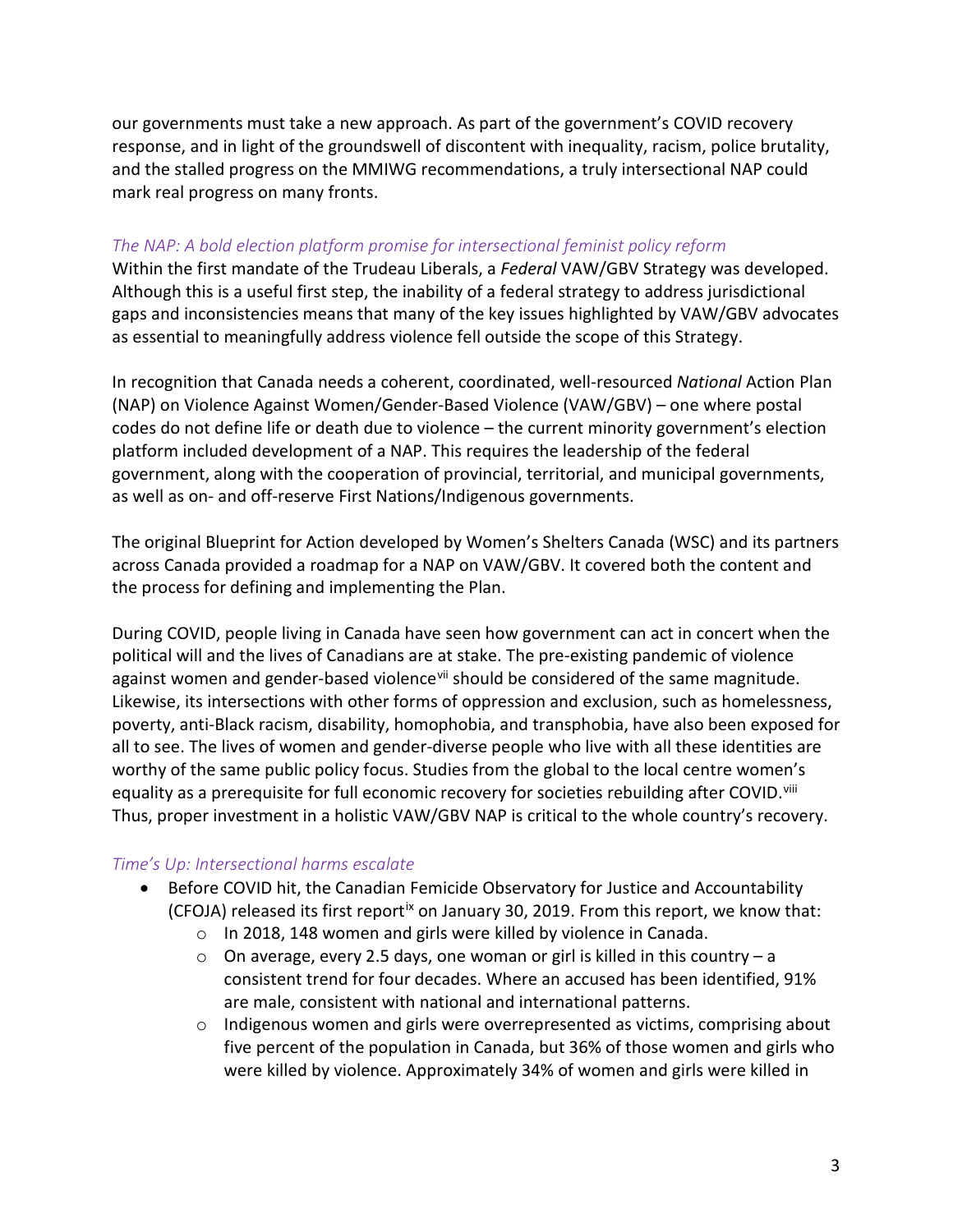rural areas, whereas only about 16% of the population in Canada lives in rural areas.

• In its recent update, the CFOJA reports that 78 women and girls were killed in Canada between January 1 and June 30, 2020. Thirteen of these deaths occurred during the Nova Scotia killings. These tragedies, and subsequent renewed attention on domestic homicide and gender-based killings, add urgency to calls for a NAP.

Additional developments, research, and reports show that:

- Women with a disability were nearly twice as likely as women without a disability to have been sexually assaulted in the past 12 months; and
- About one-quarter of women with a cognitive disability (24%) or a mental health-related disability (26%) were se[x](#page-11-4)ually abused by an adult before they were 15 years of age. $x$
- 1 in 3 women in Canada experience intimate partner violence and other forms of gender-based violence. Risks are heightened for women with a disability; Indigenous, Black, and racialized women; trans, non-binary, and gender non-conforming; migrant women; women targeted by Islamophobia; and sex workers.<sup>[xi](#page-11-5)</sup>
- The Nova Scotia massacre has made people living in Canada more aware of the elevated risk and impact that domestic and intimate partner violence has, not only on the person experiencing it, but also on the public,<sup>xii</sup> workplace staff, and colleagues.<sup>[xiii](#page-11-7)</sup>
- A national survey of 375 gender-based violence service providers across Canada found that uncertainty about the sector's capacity to meet the needs of the widely expected increase in the number of women seeking help as COVID restrictions lift was among one of the most frequently cited concerns held by service providers. Xiv
- Several recent studies echo these findings and lay out the steps for a recovery that puts a comprehensive approach to women's equality and freedom from violence at the centre.<sup>[xv](#page-11-9)</sup>
- Tech-facilitated violence (referred to as cybermisogyny<sup>[xvi](#page-11-10)</sup>) has become an increasing concern as the world lives more of its public life online. The NAP on VAW/GBV needs to have adequate resources and expertise to address familiar forms of violence taking place in digital environments.

Numbers from within and outside Canada show that violence is increasing in the wake of COVID measures. Despite prior global public health directives on VAW/GBV, global public health directives issued on COVID failed to account for and predict the potentially deadly impact of "shelter at home" requirements for women who experience violence, leaving states to attempt to ameliorate increased rates of violence after the fact.<sup>[xvii](#page-11-11)</sup> A true gendered lens on public health directives might have anticipated such impacts on women and other populations without safe housing, and tailored public health directives to and for states accordingly from the start.

Additionally, Canadian Black and Indigenous activists who have long called for reform have joined international calls for addressing racism and gender bias in policing. This includes redirecting funds from these institutions that have remained resistant to culture change and into community programs that can attend to incidents of violence, mental health, and racism in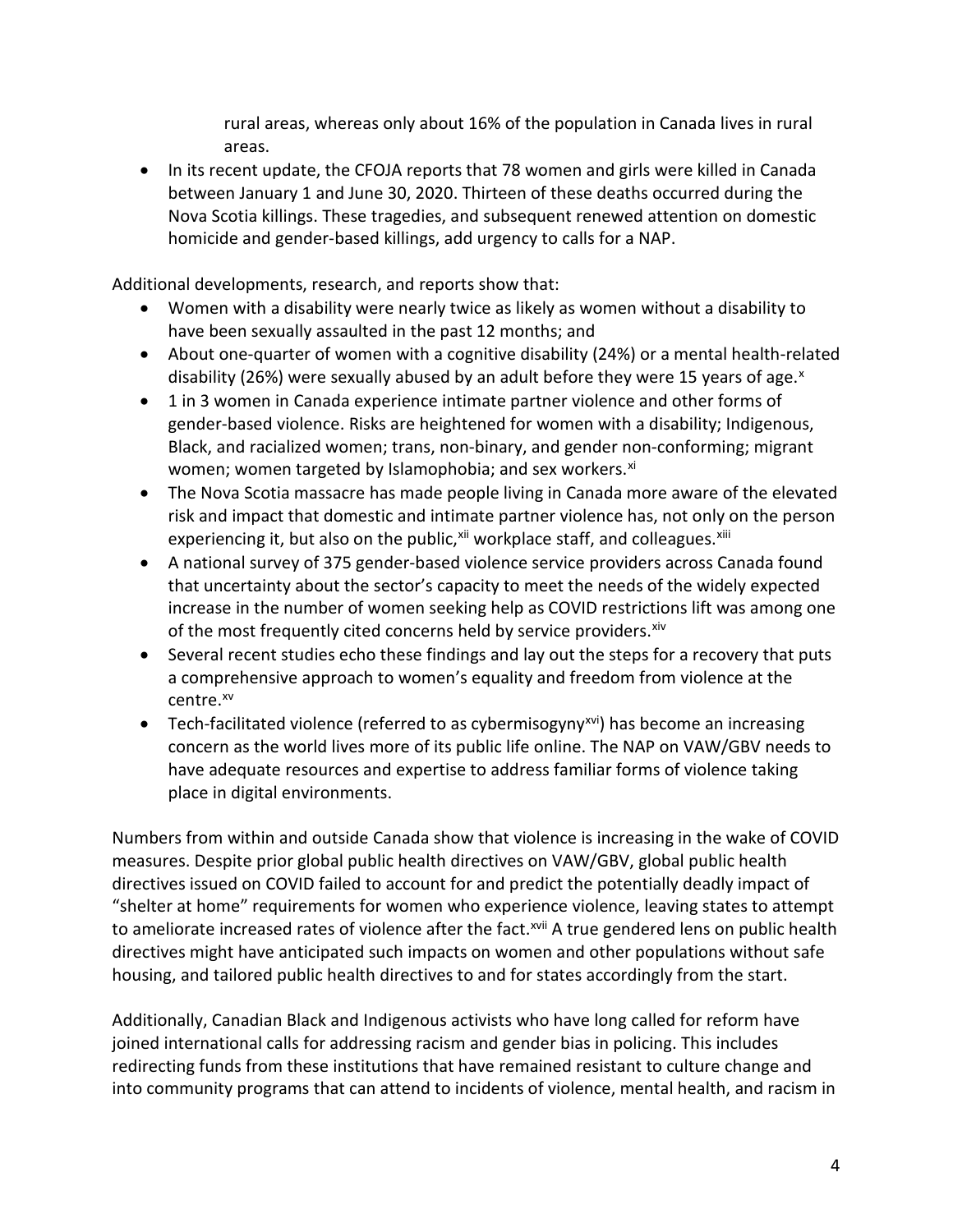a manner that is consistent with human rights and Canadian Charter values. These calls for reform, with the fore[gr](#page-11-12)ound of the perceived inaction on the results of the MMIWG Inquiry Recommendations,<sup>xviii</sup> calls for a bold new approach.

Patience for real action is wearing thin. The current federal government has faced many challenges in its second mandate, but none is as stark as the rising rates of violence against women against a backdrop of unaddressed and well-known gaps in protection, prevention, and mitigation.

The time for tinkering is well and truly done.

### II. Bold: An all-of-government response

Violence against women and gender-based violence are non-partisan, societal issues affecting us all. Violence against women, awareness of it, and fears of its increase are current, pressing, and real concerns for people living in Canada.<sup>[xix](#page-12-0)</sup>

WSC and its partners view VAW/GBV and Canada's obligations to address it from within the international human rights frameworks of protection and attendant state obligations. As such, VAW/GBV is both a stand-alone violation of women's international human rights and is a core aspect of discrimination against women.<sup>[xx](#page-12-1)</sup> Effective policy development for this apparently intractable social harm must be rooted in an "all-of-government" approach, and can be grouped into the following broad categories:

- Prevention Measures
- Service Responses
- Legal and Justice Responses
- Social Policy Responses

The success of measures undertaken in each of these pillars requires attention to the measures undertaken in the others. Each pillar requires the others to ensure its effectiveness.

Often, investment in policing and criminal justice makes the headlines. However, social policy and organizations working in grassroots and community-based responses – particularly those led by Indigenous women, Black women, racialized women, and women with a disability – are key to changing social norms and systemic factors that contribute to and exacerbate violence. Investments here will go far. This is increasingly important to consider at a time when policing in particular is under scrutiny for its attitudinal intransigence and overall costliness. Based on our research, we recommend a NAP guided by the following scaffolding and process guidance. Central to it will be an accountability or Feminist Monitoring, Evaluation, and Learning (MEL) framework that resides within the NAP.

#### *We propose the following overall structure of the NAP:*

• **Integrated governance arrangements** that connect across traditional government boundaries and engage community-based sectors. **Provincial and territory ministers**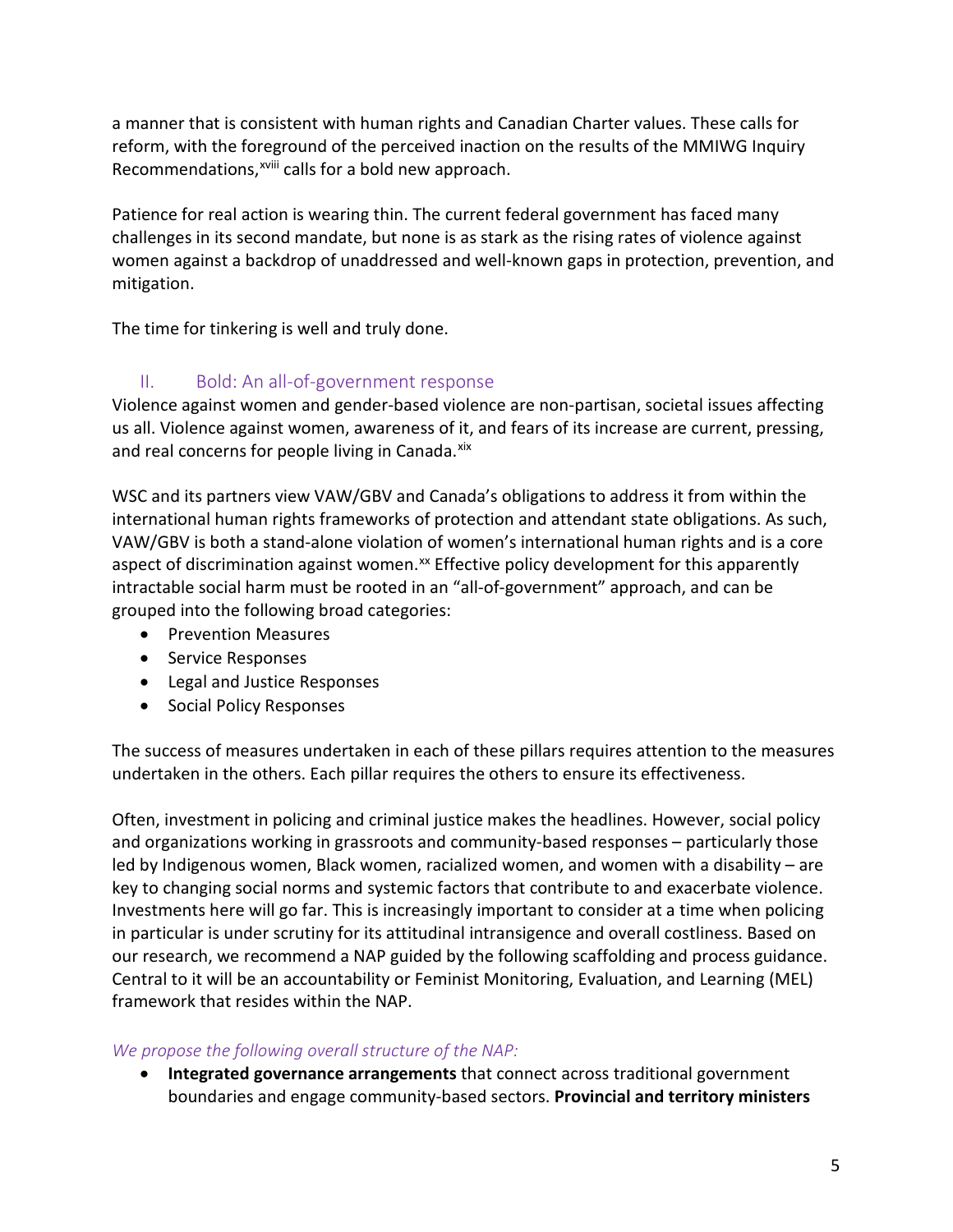**who** oversee the implementation of the NAP also monitor progress and develop further Action Plans specific to their regions. Because reducing violence against women is relevant to many areas of government, these ministers will partner with other groups of ministers where appropriate to progress key national priorities.

• **Working groups** advance the implementation of important national priorities. Membership will be drawn from **government and non-government organizations that are led by and represent marginalized women**.

#### *A national implementation plan is essential*

• All governments should work together to develop a national implementation plan within four months of the launch of the NAP. The national implementation plan will set out how governments will enact key national priorities. These implementation plans should be measurable and monitored for success. New implementation plans should be developed for each action plan duration to reflect changing and emerging priorities.

#### *Jurisdictional/regional implementation plans*

• Alongside the national implementation plan, each jurisdiction will develop and make public jurisdictional implementation plans every three years. These plans need to be anchored in the leadership of VAW/GBV community-based experts with appropriate federal funding mechanisms to incentivize provincial/territorial collaboration and cooperation

#### *Evidence-based research*

• A key priority of the NAP should be to build a lasting and robust evidence base, which will bring together existing research as well as undertake new research under an agreed national research agenda. Knowledge-sharing across the country will be crucial to monitoring and evaluation of the Plan and of advancing successful strategies to end VAW/GBV. This must be embedded within a feminist MEL process.

Without such measures as part of the forethought of the Plan, success will be impossible to govern and monitor. Monitoring includes robust communication and report-backs with GBV/VAW advocates and experts. Our research on other national plans shows this to be, in its absence, a weakness of any plan, and in its presence, vital to its success.

Based on our original Blueprint, and our reissued Call to Action in March 2020, just pre-COVID lockdown, we had consensus across Canada from a wide range of stakeholders on the following:

#### *Principles to guide the National Action Plan*

- High-level commitment to a multi-pronged, coordinated, pan-Canadian approach
- Consistency across and within jurisdictions in policies and legislation that address VAW/GBV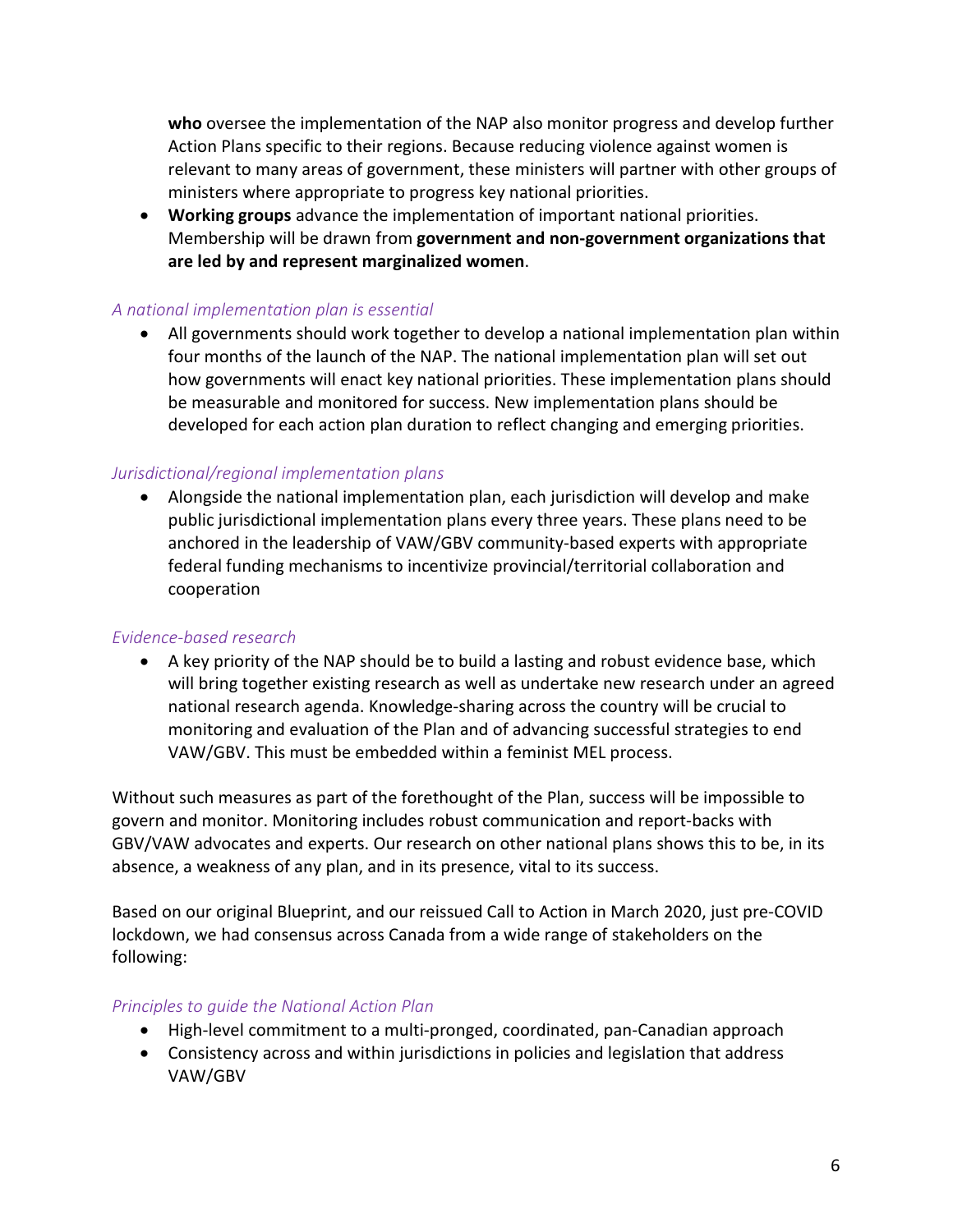- Shared understanding of the root causes of VAW/GBV and how it differentially impacts women subject to intersecting discrimination and oppression
- Consistent approaches to prevention of and responses to VAW/GBV

In terms of **content**, the same group of experts informed the following broad areas of concern.

#### *Canada's National Action Plan needs to include:*

- New commitments and clear targets: these must be co-led with community-based experts and advocates.
- Coordinated, clear, and effective services and systems for survivors of VAW/GBV that respect and respond to intersectionality based on multiple forms of discrimination and differential access to protection by the state. This framework should build on the international obligations and country observations Canada of which is already in possession.
- Universal coverage of response mechanisms for survivors: this must include provisions for universality of access across regions and in rural and remote communities.
- A review of all justice mechanisms, including policing, prosecution, and offender management practices to ensure new interventions do not repeat experiences that drive the most marginalized women away from seeking assistance and protection from the state.<sup>[xxi](#page-12-2)</sup>
- Efforts to strengthen social policies that affect women's vulnerability to violence, addressing well-known gaps in social safety nets and housing.
- Support for reliable intersectional data collection on the rates, frequency, and types of violence and weapons used as well as the duration of violence and incidents of femicide<sup>[xxii](#page-12-3)</sup> allowing for:
	- o better tracking and evaluation
	- o greater understanding of the needs of the most marginalized
	- $\circ$  particular attention to Indigenous women and women with a disability
- Effective prevention mechanisms
- Human and financial resources to support these measures

#### *Built-In Early Wins: Making "bold" realizable*

- A NAP could be the vehicle for a government framework to address the misogyny, lax risk assessment practices, and racialized violence that characterize **criminal justice responses to Indigenous and racialized people and women** who seek state protection.
- A NAP could entail revenue-neutral sign-ons, such as **Convention C-190**, adopted by the Centenary Conference of the International Labour Organization (ILO) in 2019. It is the first global treaty on violence and harassment in the world of work. Some countries have already ratified it. Canada was instrumental in negotiating this document and its leadership should be followed through with ratification and implementation. The Convention makes the process [of](#page-12-4) developing a workplace component of a NAP much easier and more streamlined.<sup>xxiii</sup>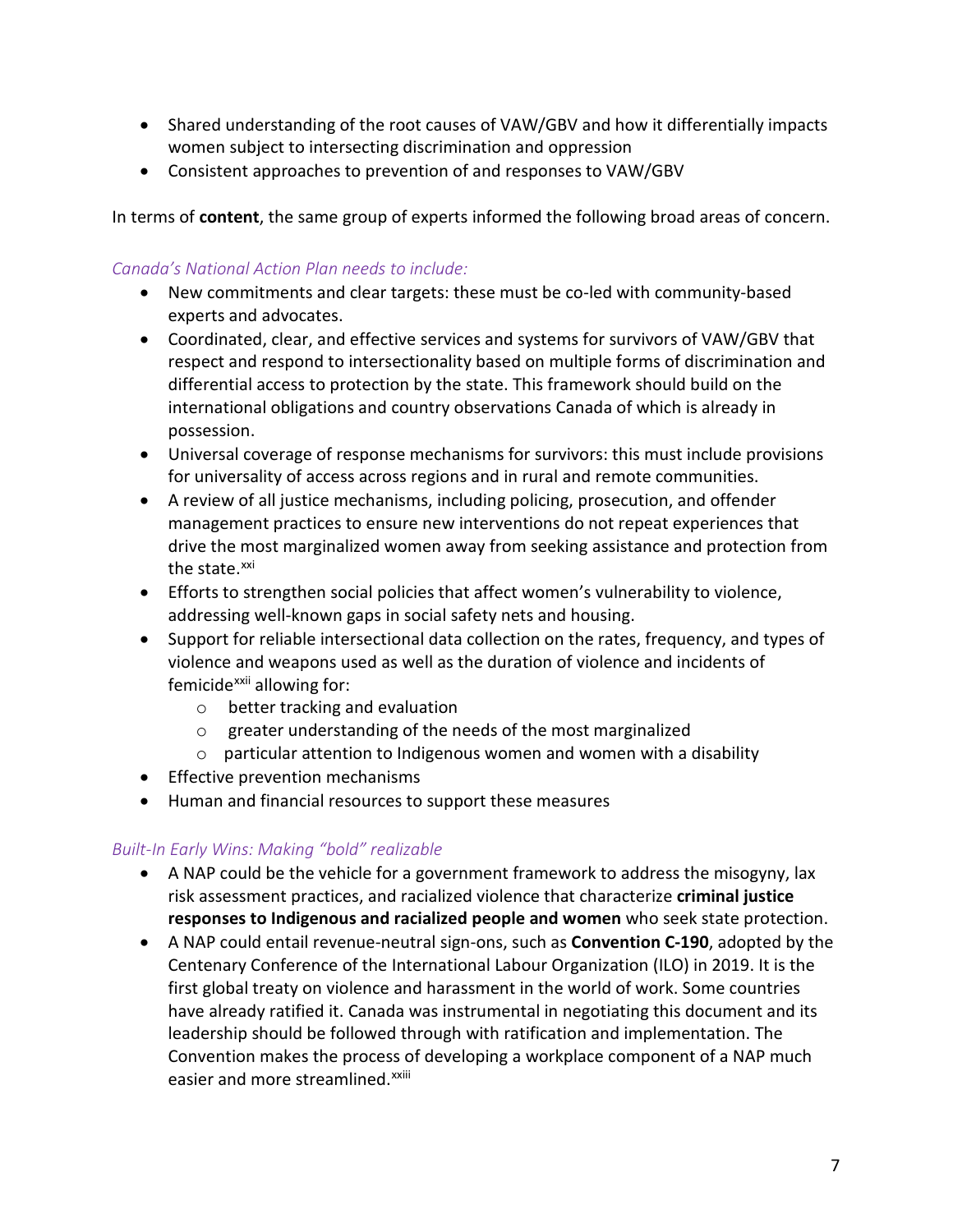- **Bill C-78:** Two of the most important and positive changes to the *Divorce Act* are the inclusion of a broad and inclusive definition of family violence and a detailed best interests of the child test (the test used by courts to decide on post-separation parenting arrangements for children), along with the exclusion of any presumption of equal shared parenting. These changes to the *Divorce Act* offer much hope to women whose former partners have been (and, often, continue to be) abusive and, too often, deadly. Delays in the implementation of this Bill have been met with sharp criticism.<sup>[xxiv](#page-12-5)</sup> **Implementing these amendments immediately would kick off the NAP and instill faith**  in advocates and the women for whom justice is being delayed.<sup>[xxv](#page-12-6)</sup>
- **Clare's Law**: Also known as **Domestic Violence Disclosure Scheme**, Clare's Law is intended to provide information that could protect someone from being a victim of domestic violence. The scheme allows the police to disclose information on request about a partner's previous history of domestic violence or violent acts. Because the nature of VAW/GBV is cyclical, risk of lethality increases over time, and the law currently regards VAW as event-based,<sup>[xxvi](#page-12-7)</sup> this scheme could close one of the deadliest aspects of Labrador are lead[i](#page-12-8)ng the country on implementation. XXVII These legal regimes deserve women's vulnerability to violence. The prairie provinces and Newfoundland and some attention and analysis for how they may be differentially applied across the country and/or supported by federal ministries, and this can be contained within the NAP.
- **Protection of people living in Canada and women against gun violence**: **Bill C-71**, adding GBV protections for licencing of those guns that are most often used to kill and terrorize women, has been given R[oy](#page-12-9)al Assent, and can be announced as brought into force by the Governor in Council<sup>xxviii</sup> as part of a launch of the Plan. The Cabinet Order, prohibiting more than 1,050 types of semi-automatic rifles, which are mostly associated with public acts of misogyny and violence, can also be rolled into the early wins. As this latter Order is being challenged in several court proceedings, public understanding of it should be improved in order to protect its advances in protection against gun violence.
- **Bill C-5, An Act to Amend the Judges Act and Criminal Code**, requiring judicial education on sexual assault law and social context, was in the process of being reviewed by the Standing Committee of Justice and Human Rights when the COVID shutdowns began in mid-March. The contents of C-5 need to be finalized and agreed by the House and Senate, and then Royal Assent given. The inclusion of recommendations put forth by a range of women's organizations will demonstrate commitment to improving the criminal justice system's response to sexualized violence.
- **Extend and advance existing pilots to protect migrant women:** In service providers' experience, most **migrant women** facing VAW/GBV are subject to economic and sexual coercion that is the product of the migration system. $x$ <sup>xxix</sup> Starting in July 2019, changes made by the federal government allow newcomers experiencing family violence access to a fee-exempt temporary resident permit,leading to immigration status in Canada that includes a work permit and health care coverage.<sup>[xxx](#page-12-11)</sup> This 2-year pilot also expedites the process for those in urgent situations of family violence by allowing them to apply for permanent residence on humanitarian and compassionate grounds. **We recommend**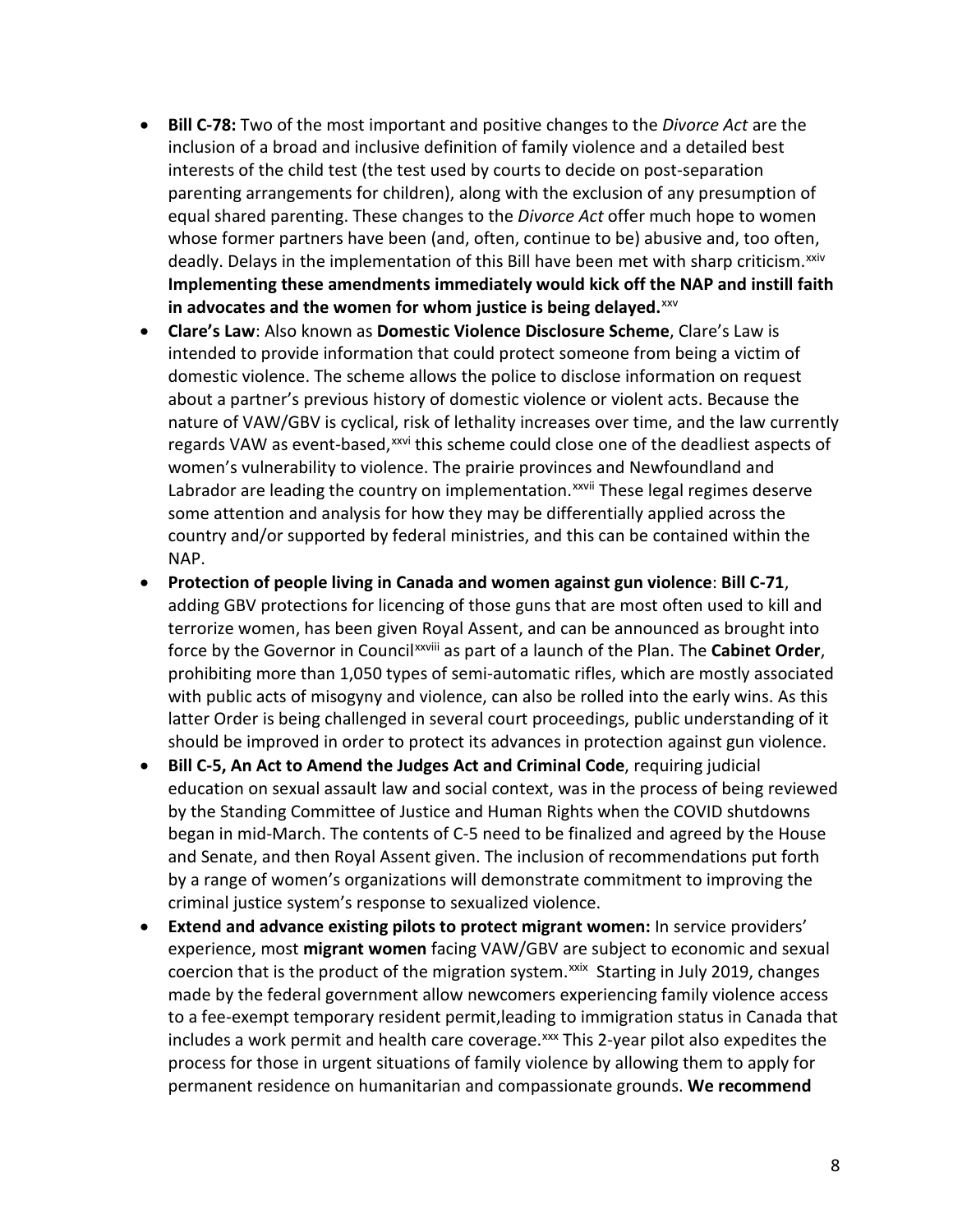**that this should become a permanent legislative change instead of a pilot.**<sup>[xxxi](#page-12-12)</sup> In addition, we recommend:

- o **That this pilot be amended to include protection to survivors of human trafficking.** Canada also needs to provide adequate support to trafficked persons and faster access to permanent residence.
- o An increase in access to information about Temporary Residence Permits (TRPs) to survivors of human trafficking, an increase in duration from 180 days to 12 months, and streaml[i](#page-12-13)ning applications for Permanent Residence for survivors.<sup>xxxii</sup>
- **The Safe Third Country Agreement and survivors of violence: Abandon the appeal:**  Canada's emphasis on border security may have the negative consequence of forcing women fleeing VAW/GBV into more unsafe and irregular passageways to seek asylum. Canada has been experiencing a dramatic increase in irregular border crossings by asylum seekers who are unable to enter Canada through official channels because of the Safe Third Country Agreement. This includes women and children whose forced underground entry makes them more susceptible to exploitation by human traffickers. The Agreement was recently struck down by the Federal Court.<sup>xxx[i](#page-12-14)ii</sup> On August 21, decision.<sup>xxxiv</sup> Legal pathways must be made available and be well-known to asylum Minister Bla[ir](#page-12-15) announced that the federal government would appeal the court's claimants. [xxxv](#page-12-16)
	- $\circ$  The Safe Third Country Agreement appeal should be abandoned to reduce the increased safety risks for women and the potential for human trafficking.
	- o Canada could increase its exposure internationally so would-be asylum seekers are aware of legal routes of entry.
	- o Efforts should be made to educate would-be asylum seekers and migrants about the risk of human trafficking through irregular entry.
- **The Emergency Support to VAW/GBV Services Across Canada: \$50 million to support shelters, sexual assault centres, and other VAW/GBV support services** during COVID demonstrated an understanding by the federal government of the differential impact of COVID on women experiencing violence and the strength of the network of shelters, sexual assault centres, and related services that support women to build lives free from violence; this success can be built on for the NAP.
- **The Economic Snapshot** included a robust GBA+ analysis that provides a foundation to work from in developing the [c](#page-12-17)ase for each area of budget allocation and each area of ministerial responsibility.<sup>xxxvi</sup>

## III. Ambitious: Fulfilling Canada's International Human Rights Obligations

Since 2013, the United Nations World Health Organization (WHO) [ha](#page-12-18)s referred to VAW/GBV as a global epidemic, shortly followed by an upgrade to pandemic. XXXVII Canada's VAW statistics are consistent with global levels. The Special Rapporteur on Violence Against Women (SRVAW) confirmed this during her visit to Canada in 2018, noting in her report an urgent need for a more comprehensive and holistic National Action Plan on Violence Against Women, ensuring that women and girls in all areas of the country have access to comparable levels of services and human rights protections. She therefore recommends adopting, in cooperation with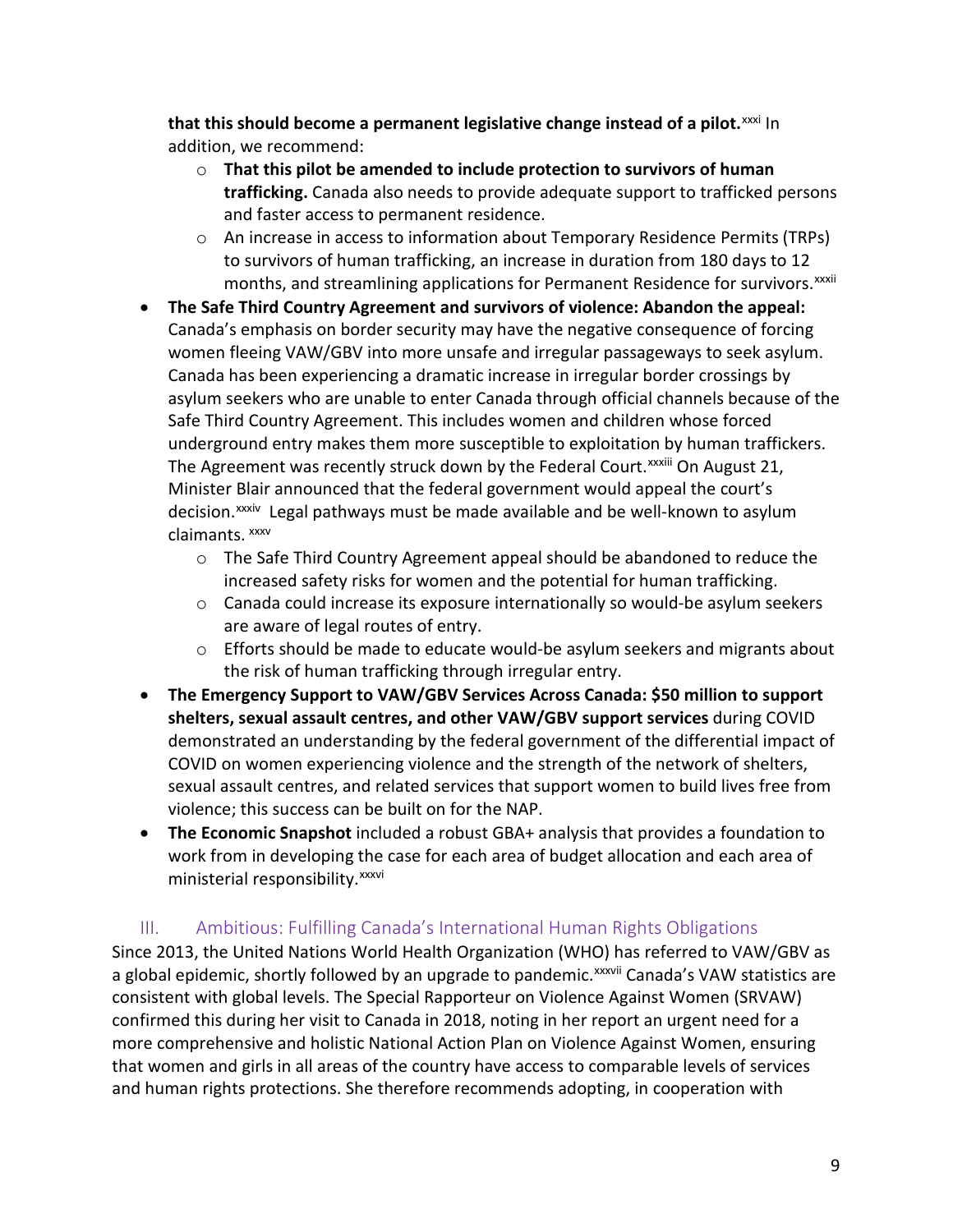independent human rights institutions and civil society organizations (CSOs), a National Action Plan on Violence Against Women and Domestic Violence, based on human rights standards. The Plan must address, in her view, prevention, service provision, and prosecution of violence against women. It must adhere to intersectional anti-discrimination obligations enshrined in the Convention on the Elimination of all Forms of Discrimination Against Women (CEDAW) and its General Recommendation No. 35 on gender-based violence against women. XXXVIII

The 2013 WHO report, and all related United Nations mechanisms following it, including the General Assembly and the Office of Secretary General, have framed the global pandemic of violence against women as both a public health and human rights crisis.<sup>[x](#page-13-1)xxix</sup> The SRVAW's report confirms that Canada is very much implicated in this pandemic. The discriminatory harm of VAW/GBV is embedded in the very fabric of our society and cannot be addressed by a one-term potpourri of measures. WSC and its partners are therefore calling for a bold, ambitious, and intersectional plan that accords the scope and resources required for this administration to leave a legacy of real amelioration, not Band-Aid solutions.

#### *The Budget: Commensurate with the Scale of the Harm*

The human rights, public health, and economic costs mean not addressing VAW/GBV in a holistic and all-of-government way is too costly to ignore. Based on 2013 numbers,

the combined cost of adult sexual assault and intimate partner violence is \$334 per person in Canada. This compares to the cost of the use of illegal drugs in Canada which is an estimated \$262 per person and the cost of smoking in Canada which is an estimated \$541 per person. The same cost effectiveness arguments that have led to more effective public policy to address smoking are equally relevant here. The question is not how much more do we need to spend to address this issue, but how much can we save by working to end these forms of violence.<sup>[xl](#page-13-2)</sup>

The total cost of intimate partner violence alone has been estimated at \$7.4 billion per year, similarly, based on 2009 numbers, published in 2013.<sup>[xli](#page-13-3)</sup> This is just one form of VAW/GBV that Canadian studies of gender budgeting to mitigate and reduce VAW<sup>xliii</sup> and our research into the the Plan will need to address. At half this investment, or \$3.7 billion, Canada would off-set this snowballing economic and human cost, and come in at less than 20% of the COVID recovery plan signed with provinces and territories on July 16, 2020.<sup>[xlii](#page-13-4)</s[u](#page-13-5)p> This figure is based on previous successes and shortfalls of the Australian National Plan.<sup>[xliv](#page-13-6)</sup>

Additionally, a 2014 report focused on the ways domestic violence impacts workplaces showed that spousal abuse means losses for employers at approximately \$77.9 million annually.<sup>[xlv](#page-13-7)</sup>

#### Conclusion: The Time is Now

Women's Shelters Canada, in collaboration with partners from across the country, has been advocating for a National Action Plan on Violence against Women and Gender-Based Violence since 2015.<sup>[xlvi](#page-13-8)</sup> Our *Reissued NAP* adheres to a policy consensus as to the best way for states to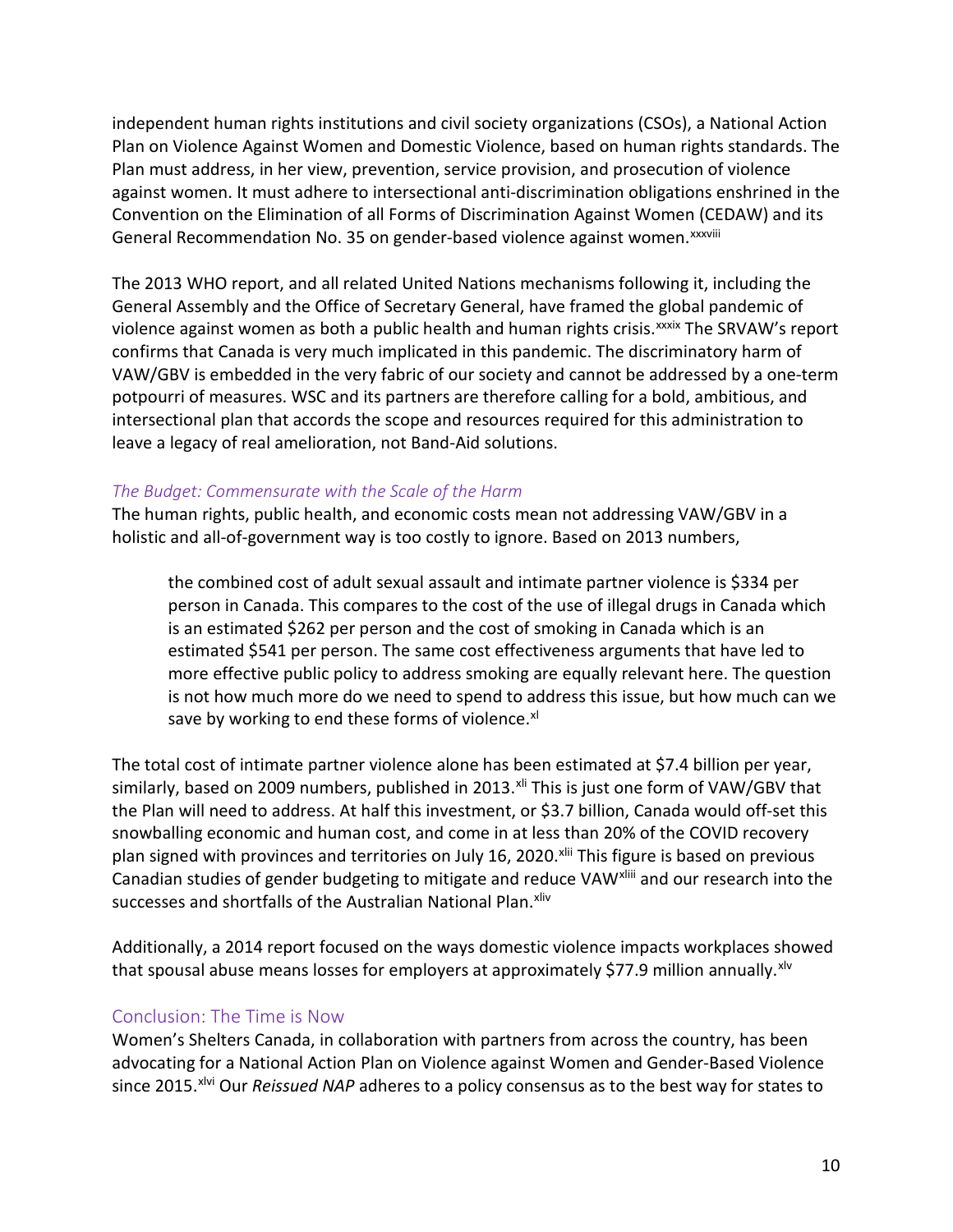deal with VAW/GBV It builds on the solid foundation of the previous calls for a National Action Plan on VAW/GBV and takes stock of the different contexts we find ourselves in five years later.

The 2019 election returned the Liberal government on a platform that included the development and implementation of a NAP on VAW/GBV. Since then, COVID, high profile police brutality, and the increased profile and incidents of VAW/GBV provide an opportunity to leave a legacy that addresses the pandemic of VAW in Canada once and for all. The experts at WSC and its partners are ready to support this effort.

## **[We encourage organizations to endorse this Reissued Call HERE](https://survey.ca1.qualtrics.com/jfe/form/SV_bwuQdpi3GMeQWIB)**

<tbinternet.ohchr.org/ layouts/15/treatybodyexternal/Download.aspx?symbolno=CEDAW%2fC%2fCAN%2fC0%2f [8-9&Lang=en>](https://tbinternet.ohchr.org/_layouts/15/treatybodyexternal/Download.aspx?symbolno=CEDAW%2fC%2fCAN%2fCO%2f8-9&Lang=en). For a summary, see: Canada, Matrice of Recommendations: 128.30. "Continue to engage with civil society groups and demonstrate that challenges presented by relationships between its federal, provincial and territorial governments do not present unnecessary obstacle to ensuring implementation of its international human rights obligations" (United Kingdom of Great Britain and Northern Ireland); Source of position: A/HRC/24/11/Add.1 at para 7, online: [<www.ohchr.org/EN/HRBodies/UPR/Pages/CAindex.aspx>](https://www.ohchr.org/EN/HRBodies/UPR/Pages/CAindex.aspx); Dubravka Šimonović, *Visit to Canada Report of the Special Rapporteur on violence against women, its causes and* 

*consequences*, A/HRC/41/42/Add.1 [advance unedited version], July 2019, online:

 $\overline{a}$ 

<span id="page-10-0"></span><sup>i</sup> The Convention on the Elimination of All Forms of Discrimination Against Women (CEDAW) has integrated intersectionality through its doctrine, and expressly through General Recommendation (GR) 28 and the subsequent GR 35. In GR 28, the CEDAW Committee reinterprets the entire treaty through an intersectional lens via article 2 on State Obligation: "Intersectionality is a basic concept for understanding the scope of the general obligations of States parties contained in article 2. The discrimination of women based on sex and gender is inextricably linked with other factors that affect women, such as race, ethnicity, religion or belief, health, status, age, class, caste and sexual orientation and gender identity. Discrimination on the basis of sex or gender may affect women belonging to such groups to a different degree or in different ways to men. States parties must legally recognize such intersecting forms of discrimination and their compounded negative impact on the women concerned and prohibit them," UN Committee on the Elimination of Discrimination Against Women (CEDAW)*, General Recommendation No. 28 on the Core Obligations of States Parties under Article 2 of the Convention on the Elimination of All Forms of Discrimination against Women CEDAW/C/GC/28* (2010) at para 18.

<span id="page-10-1"></span>ii Prime Minister Trudeau pledged to ratify the Inter-American regional VAW Treaty protection known as Belem do Para. See: Prime Minster of Canada, news release, "Prime Minister concludes his participation at the VIII Summit of the Americas" (14 April 2018), online: [<markets.businessinsider.com/news/stocks/prime-minister-concludes-his](https://markets.businessinsider.com/news/stocks/prime-minister-concludes-his-participation-at-the-viii-summit-of-the-americas-1021373332)[participation-at-the-viii-summit-of-the-americas-1021373332>](https://markets.businessinsider.com/news/stocks/prime-minister-concludes-his-participation-at-the-viii-summit-of-the-americas-1021373332).

<span id="page-10-2"></span>iii Canada has received numerous guidance from international treaty bodies and special procedures specific to a NAP on GBV/VAW. See: CEDAW/C/CAN/CO/8-9 at paras 24, 25, online:

<span id="page-10-3"></span>[<sup>&</sup>lt;www.ohchr.org/EN/HRBodies/HRC/RegularSessions/Session41/Documents/A\\_HRC\\_41\\_42\\_Add\\_1\\_EN.docx>](http://www.ohchr.org/EN/HRBodies/HRC/RegularSessions/Session41/Documents/A_HRC_41_42_Add_1_EN.docx). iv See CEDAW *supra* note iii, "The Committee is concerned that the federal Government may not sufficiently use the available accountability mechanisms to ensure that the provincial and territorial governments establish legal and policy measures that are fully compliant with the Convention" at para 11.

<span id="page-10-4"></span><sup>v</sup> The term intersectionality was first coined by Kimberlé Crenshaw, an American critical race feminist activist and legal scholar. The term in her writing was a metaphor for how discrimination works in real life: "Discrimination, like traffic through an intersection, may flow in one direction, and it may flow in another. If an accident happens in an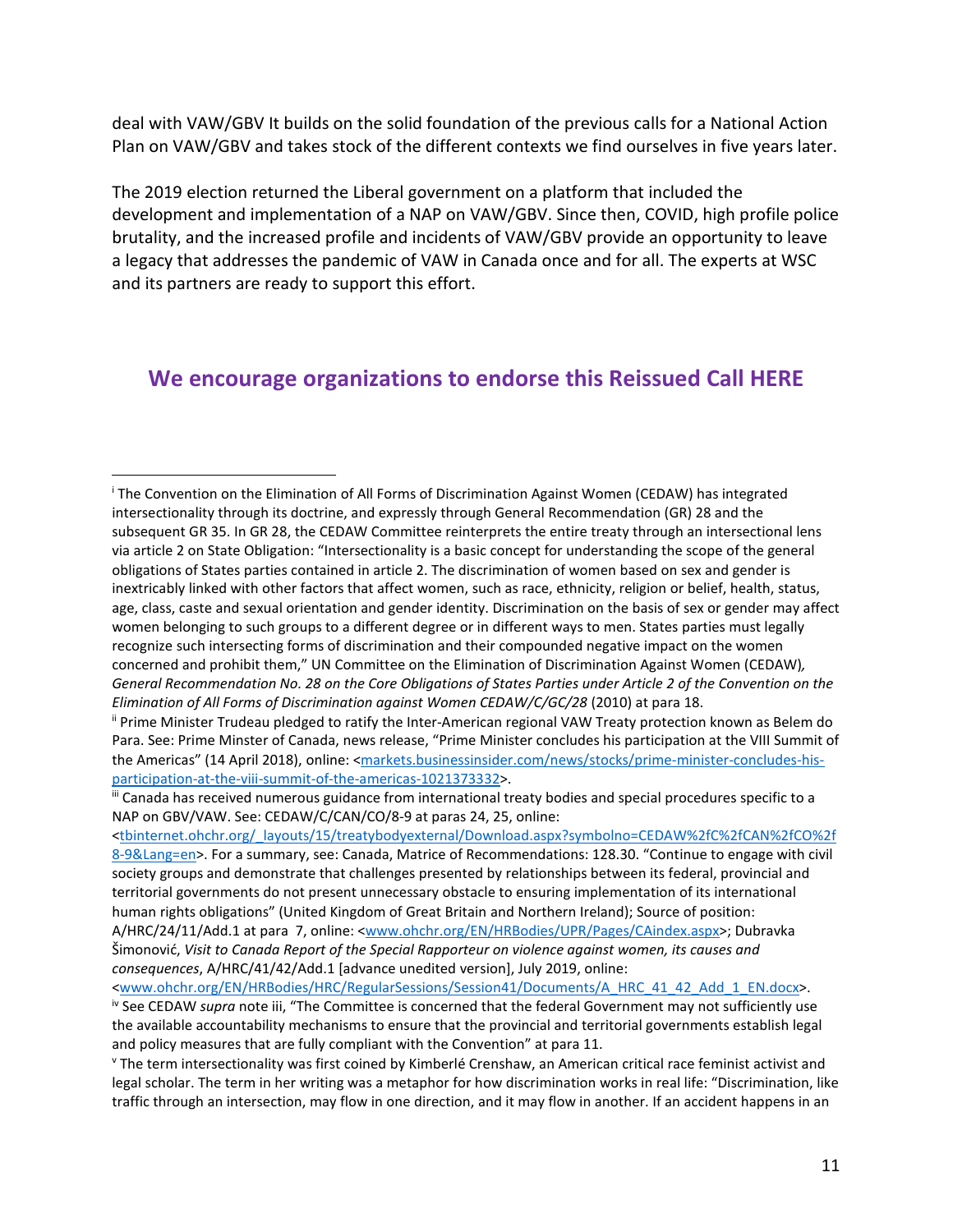intersection, it can be caused by cars traveling from any number of directions, and sometimes from all of them." In this analogy, the accident is the human rights harm that is caused to an individual, and the intersections are all the different "grounds," or identities/situations that are forms of discrimination. See: Kimberlé Crenshaw, "Demarginalizing the Intersection of Race and Sex: A Black Feminist Critique of Antidiscrimination Doctrine,

Feminist Theory and Antiracist Politics," (1989) U Chi Leg F 139 at 149.

 $\overline{a}$ 

<span id="page-11-0"></span>vi Adam Cotter, "Violent victimization of women with disabilities," *Statistics Canada* (15 March 2018), online: [<www150.statcan.gc.ca/n1/pub/85-002-x/2018001/article/54910-eng.htm>](http://www150.statcan.gc.ca/n1/pub/85-002-x/2018001/article/54910-eng.htm); Statistics Canada, "Fact Sheet: Victims of police-reported violent crime in the Northwest Territories, 2016,"online:

[<www150.statcan.gc.ca/n1/pub/85-002-x/2018001/article/54960/s13-eng.htm>](https://www150.statcan.gc.ca/n1/pub/85-002-x/2018001/article/54960/s13-eng.htm); Department of Justice Canada, "Victimization of Indigenous Women and Girls" (July 2017), online: [<www.justice.gc.ca/eng/rp-pr/jr/jf](http://www.justice.gc.ca/eng/rp-pr/jr/jf-pf/2017/july05.html)[pf/2017/july05.html>](http://www.justice.gc.ca/eng/rp-pr/jr/jf-pf/2017/july05.html).

<span id="page-11-1"></span>vii World Health Organization, "Executive Summary," *Global and regional estimates of violence against women: prevalence and health effects of intimate partner violence and non-partner sexual violence* (2013), online: [<apps.who.int/iris/bitstream/handle/10665/85239/9789241564625\\_eng.pdf>](https://apps.who.int/iris/bitstream/handle/10665/85239/9789241564625_eng.pdf).

<span id="page-11-2"></span>viii UN Women, "COVID 19 and ending Violence Against Women and Girls: Examples of Responses from Governments," *Issue Brief* (2020), online: [<www.unwomen.org/-](http://www.unwomen.org/-/media/headquarters/attachments/sections/library/publications/2020/issue-brief-covid-19-and-ending-violence-against-women-and-girls-en.pdf)

[/media/headquarters/attachments/sections/library/publications/2020/issue-brief-covid-19-and-ending-violence](http://www.unwomen.org/-/media/headquarters/attachments/sections/library/publications/2020/issue-brief-covid-19-and-ending-violence-against-women-and-girls-en.pdf)[against-women-and-girls-en.pdf>](http://www.unwomen.org/-/media/headquarters/attachments/sections/library/publications/2020/issue-brief-covid-19-and-ending-violence-against-women-and-girls-en.pdf); CWF, CCPA, ONN, Kathleen Lahey, *Resetting Normal: Funding a Thriving Women's Sector* (CWF: May 2020), online: [<canadianwomen.org/resetting-normal>](https://canadianwomen.org/resetting-normal); CWF, CCPA, and Fay Faraday, *Resetting Normal*: *Women, Decent Work and Canada's Fractured Care Economy* (CWF: July 2020), online: [<canadianwomen.org/resetting-normal>](https://canadianwomen.org/resetting-normal); A. Sultana & C. Ravanera, *A Feminist Economic Recovery Plan for Canada: Making the Economy Work for Everyone* (GATE and YWCA Canada: 28 July 2020), online:

[<static1.squarespace.com/static/5f0cd2090f50a31a91b37ff7/t/5f205a15b1b7191d12282bf5/1595955746613/Fem](https://static1.squarespace.com/static/5f0cd2090f50a31a91b37ff7/t/5f205a15b1b7191d12282bf5/1595955746613/Feminist+Economy+Recovery+Plan+for+Canada.pdf) [inist+Economy+Recovery+Plan+for+Canada.pdf>](https://static1.squarespace.com/static/5f0cd2090f50a31a91b37ff7/t/5f205a15b1b7191d12282bf5/1595955746613/Feminist+Economy+Recovery+Plan+for+Canada.pdf); Anne Nuorgam, "COVID-19 and Indigenous peoples," *United Nations Department of Economic and Social Affairs*, online:

[<www.un.org/development/desa/indigenouspeoples/covid-19.html>](https://www.un.org/development/desa/indigenouspeoples/covid-19.html); Gina Starblanket and Dallas Hunt, "Indigenous communities and COVID-19: The virus may not discriminate, but responses to it do," *The Globe & Mail* (27 March 2020), online: [<www.theglobeandmail.com/opinion/article-indigenous-communities-and-covid-19-the](http://www.theglobeandmail.com/opinion/article-indigenous-communities-and-covid-19-the-virus-may-not-discriminate)[virus-may-not-discriminate>](http://www.theglobeandmail.com/opinion/article-indigenous-communities-and-covid-19-the-virus-may-not-discriminate).<br><sup>ix</sup> Myrna Dawson, Danielle Sutton, Michelle Carrigan, and Valérie Grand'Maison, *#CallItFemicide: Understanding* 

<span id="page-11-3"></span>*gender-related killings of women and girls in Canada 2018* (CFOJA: 2019), online:

<span id="page-11-4"></span>[<femicideincanada.ca/callitfemicide.pdf>](https://femicideincanada.ca/callitfemicide.pdf).<br><sup>x</sup> Adam Cotter, "Violent victimization of women with disabilities, 2014," *Canadian Centre for Justice Statistics* (28 March 2018), online: [<www150.statcan.gc.ca/n1/pub/85-002-x/2018001/article/54910-eng.htm>](https://www150.statcan.gc.ca/n1/pub/85-002-x/2018001/article/54910-eng.htm).

<span id="page-11-5"></span>xi NAWL/ANFD, *Written Submission for the Pre-Budget Consultations in Advance of the Upcoming Federal Budget*, July 2020 at 3.

<span id="page-11-6"></span>xii Jude McCulloch and Jane Maree Maher, "The Intimate Connection between Mass Shootings and Violence Against Women," *Policy Options* (May 2020), online: [<policyoptions.irpp.org/magazines/may-2020/the-intimate](https://policyoptions.irpp.org/magazines/may-2020/the-intimate-connection-between-mass-shootings-and-violence-against-women)[connection-between-mass-shootings-and-violence-against-women>](https://policyoptions.irpp.org/magazines/may-2020/the-intimate-connection-between-mass-shootings-and-violence-against-women).<br><sup>xiii</sup> Canadian Labour Congress and Western University, Domestic Violence at Work Resource Centre, online:

<span id="page-11-7"></span>[<canadianlabour.ca/issues-research/domestic-violence-work>](https://canadianlabour.ca/issues-research/domestic-violence-work). xiv Ending Violence Against Women Canada, *Draft Document*, via email in author's possession, August 2020.

<span id="page-11-9"></span><span id="page-11-8"></span>xv CWF, CCPA, ONN, Kathleen Lahey, *supra* note viii; CWF, CCPA, and Fay Faraday, *supra* note viii*.*

<span id="page-11-10"></span>xvi Chelsea Legge, "Technology-facilitated violence, abuse, and harassment against women and girls: A 21st Century Challenge," *UofT Faculty of Law, IHRL Program*, online: [<ihrp.law.utoronto.ca/technology-facilitated-violence](https://ihrp.law.utoronto.ca/technology-facilitated-violence-abuse-and-harassment-against-women-and-girls-21st-century-challenge)[abuse-and-harassment-against-women-and-girls-21st-century-challenge>](https://ihrp.law.utoronto.ca/technology-facilitated-violence-abuse-and-harassment-against-women-and-girls-21st-century-challenge).

<span id="page-11-11"></span>xvii UN Women, *supra* note viii; UNHROHC, CEDAW, *Guidance Note on CEDAW and COVID-19*, online [<tbinternet.ohchr.org/\\_layouts/15/treatybodyexternal/Download.aspx?symbolno=INT/CEDAW/STA/9156&Lang=e](https://tbinternet.ohchr.org/_layouts/15/treatybodyexternal/Download.aspx?symbolno=INT/CEDAW/STA/9156&Lang=en) [n>](https://tbinternet.ohchr.org/_layouts/15/treatybodyexternal/Download.aspx?symbolno=INT/CEDAW/STA/9156&Lang=en).

<span id="page-11-12"></span>xviii National Inquiry into Murdered and Missing Indigenous Women and Girls, "Reclaiming Power and Place: The Final Report of the National Inquiry into Missing and Murdered Indigenous Women and Girls" (22 May 2019) May 22, 2019, online: [<www.mmiwg-ffada.ca/final-report>](http://www.mmiwg-ffada.ca/final-report).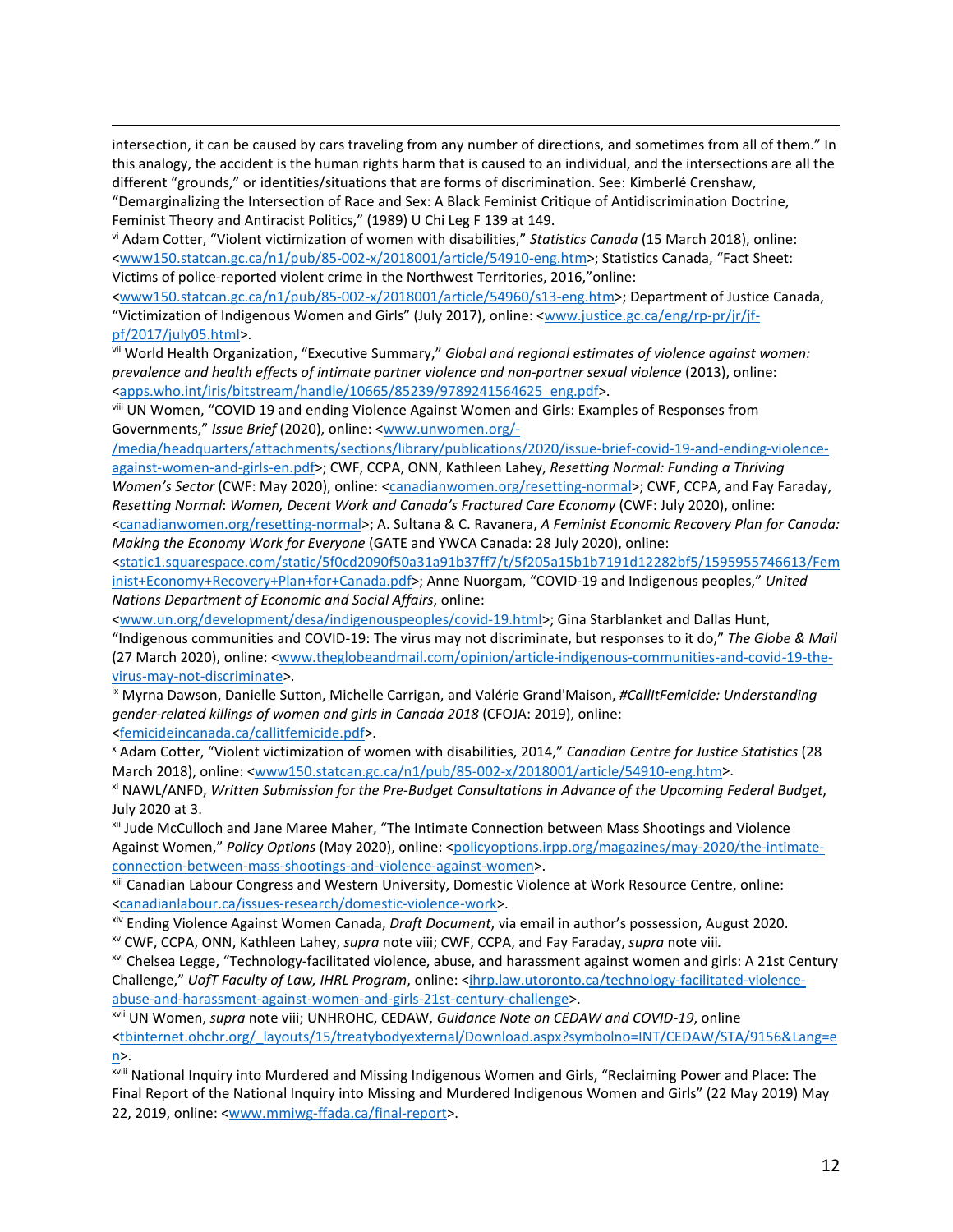<span id="page-12-0"></span> xix Statistics Canada, The Daily, *Canadian Perspectives Survey Series 1: Impacts of COVID-19*, online: [<www150.statcan.gc.ca/n1/daily-quotidien/200408/dq200408c-eng.htm>](https://www150.statcan.gc.ca/n1/daily-quotidien/200408/dq200408c-eng.htm).

<span id="page-12-1"></span>xx *Convention on the Elimination of All Forms of Discrimination Against Women*, 1249 UNTS 13 (Entry into force: 3 September 1981)[CEDAW, 1979); UN CEDAW, *CEDAW General Recommendation No. 19: Violence against women* (1992); *General recommendation No. 35 on gender-based violence against women, updating general* 

*recommendation No. 19 [advance unedited version]* (017; Dubravka Šimonović, *Report of the Special Rapporteur on Violence Against Women its causes and consequences and the Adequacy of the international legal framework on violence against women*, A/72/134 (17 July 2018), at para 12.

<span id="page-12-2"></span><sup>xxi</sup> Amanda Dale, "No More 'Running in Circles': Best practices and policy initiatives to address violence against women in Canada," Policy Discussion Paper (YWCA Canada, March 2008); Amanda Dale, "Beyond Shelter Walls: System change, best practices and policy initiatives to address violence against women in Canada: Literature Review," (YWCA Canada, November 2007).

<span id="page-12-3"></span>xxii Myrna Dawson et al, *Call It Femicide: Understanding Gender-related Killings of Women and Girls in Canada 2019* (CFOJ: University of Guelph, 2019), online: [<www.femicideincanada.ca/node/655>](http://www.femicideincanada.ca/node/655).

<span id="page-12-4"></span>xxiii The Canadian Labour Congress, "Canada's unions call on newly elected government to ratify global convention on violence and harassment" (25 November 2019), online: [https://canadianlabour.ca/unions-call-govt-ratify-conv](https://canadianlabour.ca/unions-call-govt-ratify-conv-viol-harass)[viol-harass.](https://canadianlabour.ca/unions-call-govt-ratify-conv-viol-harass)

<span id="page-12-5"></span>xxiv Joan Brydon, "Divorce reforms delayed as experts brace for post-pandemic surge in divorces," *CP/CTV* (9 June 2020), online: [<www.ctvnews.ca/politics/divorce-reforms-delayed-as-experts-brace-for-post-pandemic-surge-in-](http://www.ctvnews.ca/politics/divorce-reforms-delayed-as-experts-brace-for-post-pandemic-surge-in-divorces-1.4976663)

<span id="page-12-7"></span><span id="page-12-6"></span>[divorces-1.4976663>](http://www.ctvnews.ca/politics/divorce-reforms-delayed-as-experts-brace-for-post-pandemic-surge-in-divorces-1.4976663).<br><sup>xxv</sup> Pamela Cross, "Justice Delayed," *Pamela Cross Blog* (7 July 2020), online: <<u>pamelacross.ca/justice-delayed</u>>.<br><sup>xxvi</sup> Janet Mosher, "Grounding Access to Justice Theory and Practice in the Experi Intimate Partners" (2015) 32:2 WYAJ 149, online: [<digitalcommons.osgoode.yorku.ca/scholarly\\_works/2521>](https://digitalcommons.osgoode.yorku.ca/scholarly_works/2521). xxvii YWCA Calgary, "Understanding Clare's Law," online: [<www.ywcalgary.ca/news/understanding-clares-law>](http://www.ywcalgary.ca/news/understanding-clares-law); and

<span id="page-12-8"></span>Government of Alberta, "Fact sheet Clare's Law in Alberta Backgrounder on the Disclosure to Protect Against Domestic Violence (Clare's Law) Act" (June 2020), online: [<www.alberta.ca/assets/documents/css-fact-sheet](http://www.alberta.ca/assets/documents/css-fact-sheet-clares-law-backgrounder.pdf)[clares-law-backgrounder.pdf>](http://www.alberta.ca/assets/documents/css-fact-sheet-clares-law-backgrounder.pdf).<br><sup>xxviii</sup> Canada Bill C-71, *An Act to amend certain Acts and Regulations in relation to firearms*, 1<sup>st</sup> Sess, 42<sup>nd</sup> Parl, (Royal

<span id="page-12-9"></span>Assent 21 June 2019), online: [<www.parl.ca/LegisInfo/BillDetails.aspx?Language=E&billId=9710291&View=6>](http://www.parl.ca/LegisInfo/BillDetails.aspx?Language=E&billId=9710291&View=6). xxix Deepa Mattoo, *Deepa Mattoo email to the author: Notes from the Barbra Schlifer Clinic* (August 2020).

<span id="page-12-11"></span><span id="page-12-10"></span>xxx Canada, "Temporary resident permits (TRPs): Considerations specific to victims of trafficking in persons" (2016), online: [<www.canada.ca/en/immigration-refugees-citizenship/corporate/publications-manuals/operational](http://www.canada.ca/en/immigration-refugees-citizenship/corporate/publications-manuals/operational-bulletins-manuals/temporary-residents/permits/considerations-specific-victims-human-trafficking.html)[bulletins-manuals/temporary-residents/permits/considerations-specific-victims-human-trafficking.html>](http://www.canada.ca/en/immigration-refugees-citizenship/corporate/publications-manuals/operational-bulletins-manuals/temporary-residents/permits/considerations-specific-victims-human-trafficking.html).

<span id="page-12-12"></span>xxxi Immigration, Refugees and Citizenship Canada, news release "Canada introduces new measures for vulnerable individuals" (31 May 2019), online: [<www.canada.ca/en/immigration-refugees-citizenship/news/2019/05/canada](http://www.canada.ca/en/immigration-refugees-citizenship/news/2019/05/canada-introduces-new-measures-for-vulnerable-individuals.html)[introduces-new-measures-for-vulnerable-individuals.html>](http://www.canada.ca/en/immigration-refugees-citizenship/news/2019/05/canada-introduces-new-measures-for-vulnerable-individuals.html).

<span id="page-12-13"></span>xxxii Canadian Council for Refugees, "Comments of the Canadian Council for Refugees on proposed changes to the Immigration and Refugee Protection Regulations" (2015) 149:14 Canada Gazette, online:

[<ccrweb.ca/sites/ccrweb.ca/files/ccr-regs-comments-may-2015.pdf>](http://ccrweb.ca/sites/ccrweb.ca/files/ccr-regs-comments-may-2015.pdf).

<span id="page-12-14"></span>xxxiii Canadian Council for Refugees v. Canada (Immigration, Refugees and Citizenship), 2020 FC 770 MacDonald J[CCR].

<span id="page-12-15"></span>xxxiv Jim Bronskill, "Feds to appeal ruling that struck down Safe Third Country Agreement," *Global News* (21 August 2020), online: [<globalnews.ca/news/7291026/safe-third-country-agreement-federal-appeal>](https://globalnews.ca/news/7291026/safe-third-country-agreement-federal-appeal/).<br><sup>xxxv</sup> Amalia Campos-Delgado, "A Picture is Worth a Thousand Words: Irregular Transmigrants' Journeys and Mental

<span id="page-12-16"></span>Mapping Methodology," *International Migration* (2017) at 195.

<span id="page-12-17"></span>xxxvi Canada, "Annex 1: GBA+ Summary for Canada's COVID-19 Economic Response Plan," *Economic and Fiscal Snapshot 2020* (2020), online:

[<www.canada.ca/en/department-finance/services/publications/economic-fiscal-snapshot/gba-summary](http://www.canada.ca/en/department-finance/services/publications/economic-fiscal-snapshot/gba-summary-economic-response-plan.html)[economic-response-plan.html>](http://www.canada.ca/en/department-finance/services/publications/economic-fiscal-snapshot/gba-summary-economic-response-plan.html).

<span id="page-12-18"></span>xxxvii World Health Organization, "Executive Summary" *Global and regional estimates of violence against women: prevalence and health effects of intimate partner violence and non-partner sexual violence* (2013), online: [<apps.who.int/iris/bitstream/handle/10665/85239/9789241564625\\_eng.pdf>](https://apps.who.int/iris/bitstream/handle/10665/85239/9789241564625_eng.pdf).